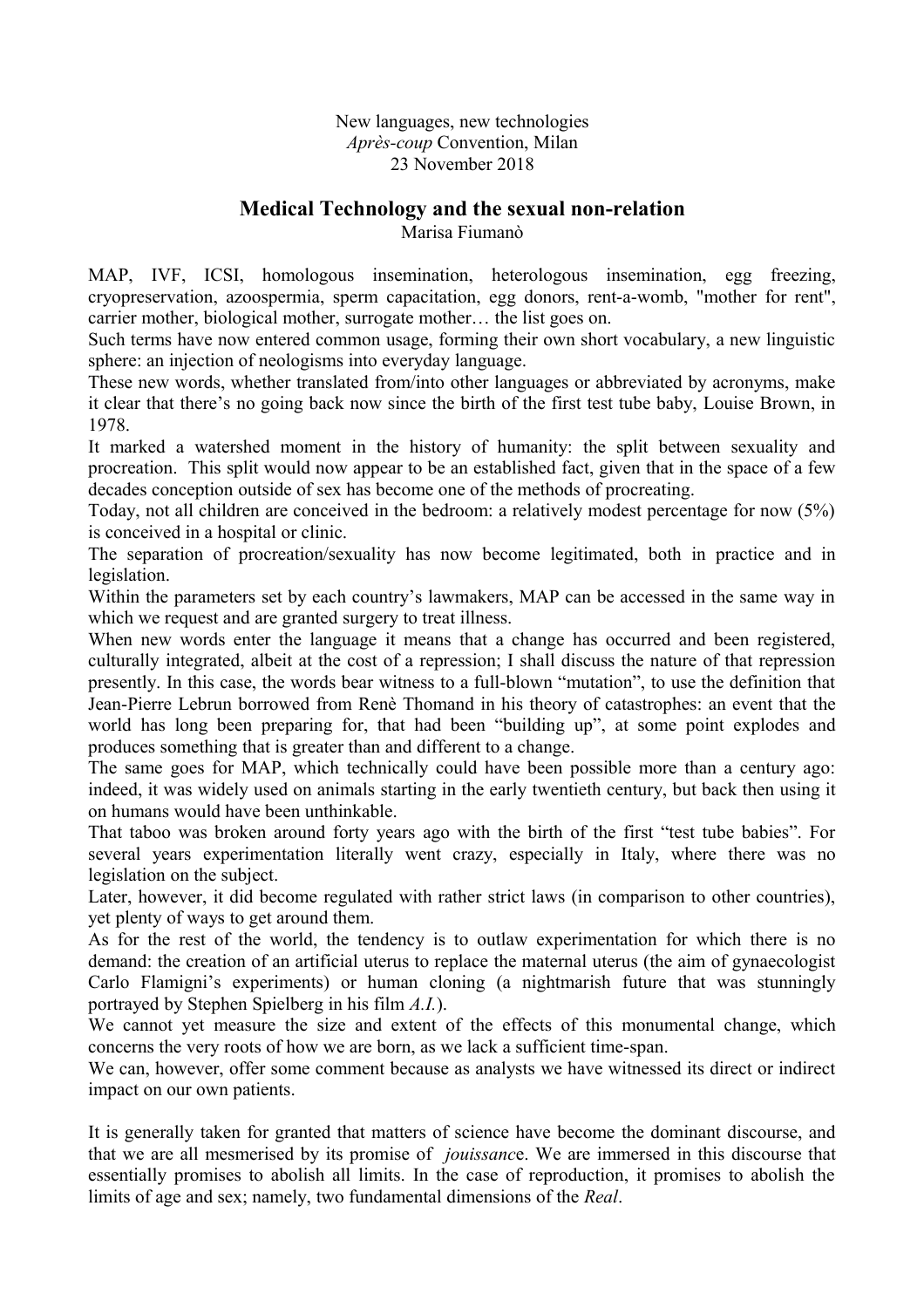My thoughts on this concern women because, with the exception of homosexual couples, medical technology for reproductive purposes addresses a prevalently female "target audience". In general, it is women who want a child and want one "at all costs". They are the ones to whom the MAP service is directed.

In general, we psychoanalysts hear from women when medical-technology procedures have been abandoned, because it has failed and, as a result, as so often happens, the couple has fallen apart. We meet them when their men have already discarded idea of a child and, often, discarded their partner as well.

So, it is women who talk to us about their relationship with the sphere of medical technology.

Alongside those women who face tough times and (it has been defined as a "fighter's path") in an attempt to bear a child, there are now others who reject the experience of motherhood, and who do not seek it. A growing number of women, despite being in stable relationships, feel no desire for a baby. Their phallic search (the need for motherhood is guided by a phallic search) is no longer moving in that direction.

In this case, the supply (of medical technology) does not create demand (according to the classic laws of marketing); instead, the demand is falling.

Michela Andreozzi is an actor and the author of a recently published book, *Non me lo chiedete più* ("Stop asking me"). In a recent interview she stated that she prefers to be defined as *childfree* and not *childless*, which implies some sort of lack. The author defends her choice to not have children, her annoyance with children, and her non-existent maternal instinct. She herself sees this as a "coming out", and considers herself the new spokesperson for women who reject motherhood.

This phenomenon, of wanting to be childfree, is growing, and is happening just at a time when, thanks to medical technology, having a baby has become more accessible.

Sociologists refer to this phenomenon as a *declining birth rate*; in Italy, especially northern Italy, very few children are being born. An ageing population that is not renewing itself weakens the societal bond, a bond in which the first cell consists of the relationship between two dissymmetrical subjects, man and woman; the specific feature of that relationship is the sexual bond.

Today, a portion of women does not champion this form of relationship, detests the idea of family, of legacy, and has shaken off something that was once considered a duty: to continue the species.

Others, meanwhile, place childbearing at the centre of their life plan, and cultivate their relationship with the opposite sex.

Psychoanalysis also supports this bond, but at the same time it theorises the *sexual non-relation*, meaning the real and impossible dimension in the relationship between the sexes.

Lacan came up with the theory of the *sexual non-relation* to underline the divergence of male and female phantasms, their radical otherness, the impossibility of them fusing together. At the same time, he considered the *non-relation* as the very soul of the world, as life, the driving thrust, the place in which desire and *jouissance* an meet, therefore an essential, special place.

During one of his seminars in Milan, Jean Paul Hiltenbrand stated that today we are witnessing a repression of the *real* of the *non-relation* between man and woman, that this is a modern form of repression, even though social evolution rotates entirely around this *Real.* 

Medical technology ignores this *Real*.

This socially-repressed *Real* returns, because repression is by nature always imperfect, unsound.

I would say that women – leaving aside the exceptions mentioned earlier – care about the bond, about creating it, and they tend to form bonds, thus going against the trend of social entropy.

In his essay *Guiding Remarks for a Congress on Feminine Sexuality*, Lacan discusses *"social incidences of female sexuality".* He shows that women's *forming of bonds* is a form of social incidence that also affects the *sexual non-relation*, softens the negation, the *non*, gets around the *impossible.*